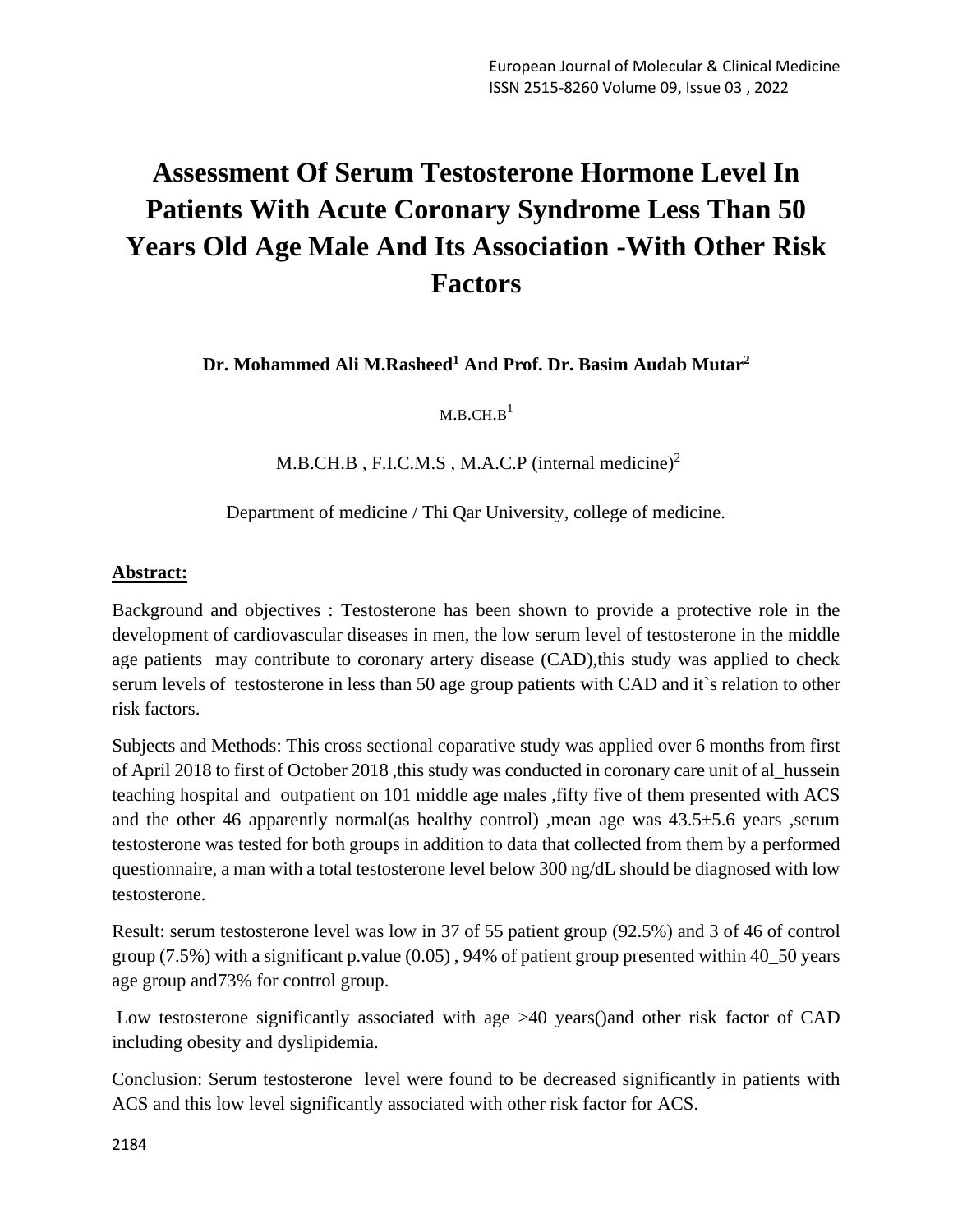**Key words:** Testosterone, coronary syndrome and risk factors.

#### **Introduction**

Acute coronary syndrome (ACS): Patients with acute coronary syndrome (ACS) commonly are classified into two groups to facilitate evaluation and management, namely patients with acute myocardial infarction with ST-segment elevation (STEMI) on their presenting electrocardiogram (ECG) and those with non- ST-segment elevation acute coronary syndrome (NSTE-ACS). [1]

 The 2018 joint task force of the European Society of Cardiology (ESC), American College of Cardiology Foundation (ACCF), the American Heart Association (AHA), and the World Health Federation (WHF) defined MI, whether STEMI or NSTEMI, as the presence of acute myocardial injury detected by abnormal cardiac biomarkers in the setting of evidence of acute myocardial ischemia[ 2].

Unstable angina and NSTEMI differ from each other based on whether the ischemia that caused symptoms is severe enough to cause sufficient myocardial damage to release detectable quantities of a marker of myocardial injury, unstable angina is considered to be present in patients with ischemic symptoms suggestive of an ACS and no elevation in troponin, with or without ECG changes indicative of ischemia ( ST-segment depression or transient elevation or new T wave inversion)(3).

The diagnosis of acute coronary ischemia depends upon the characteristics of the chest pain, specific associated symptoms, abnormalities on electrocardiogram (ECG), and levels of serum markers of cardiac injury.[4]

A patient with a possible ACS should be treated rapidly. Thus, initial management steps must be undertaken before or during the time the diagnosis is being established (4).

Risk factor for coronary artery disease : Many individuals in the general population have one or more risk factors for coronary heart disease (CHD), and over 90 percent of CHD events occur in individuals with at least one risk factor (5) The five leading modifiable risk factors (hypercholesterolemia, diabetes, hypertension, obesity, and smoking) are estimated to be responsible for more than half of cardiovascular mortality [\[6\]](https://www.uptodate.com/contents/overview-of-established-risk-factors-for-cardiovascular-disease/abstract/26). On the other hand, the absence of major risk factors predicts a much lower risk of CHD [\[7\]](https://www.uptodate.com/contents/overview-of-established-risk-factors-for-cardiovascular-disease/abstract/25)

Testosterone and coronary artery diseases : testosterone is the principal male sex hormone whose androgenic effects are responsible for development of male sex organs and maturing characteristics including sex drive, muscle mass, strength, and bone density(8) .

The controller of the gonadal axis is gonadotropin-releasing hormone (GnRH), which is released from the hypothalamus. GnRH acts on the anterior pituitary to stimulate release of luteinizing hormone (LH) and follicle-stimulating hormone (FSH)[]. In men's testes, LH stimulates testosterone synthesis by Leydig cells, and FSH stimulates spermatogenesis by Sertoli cells[9].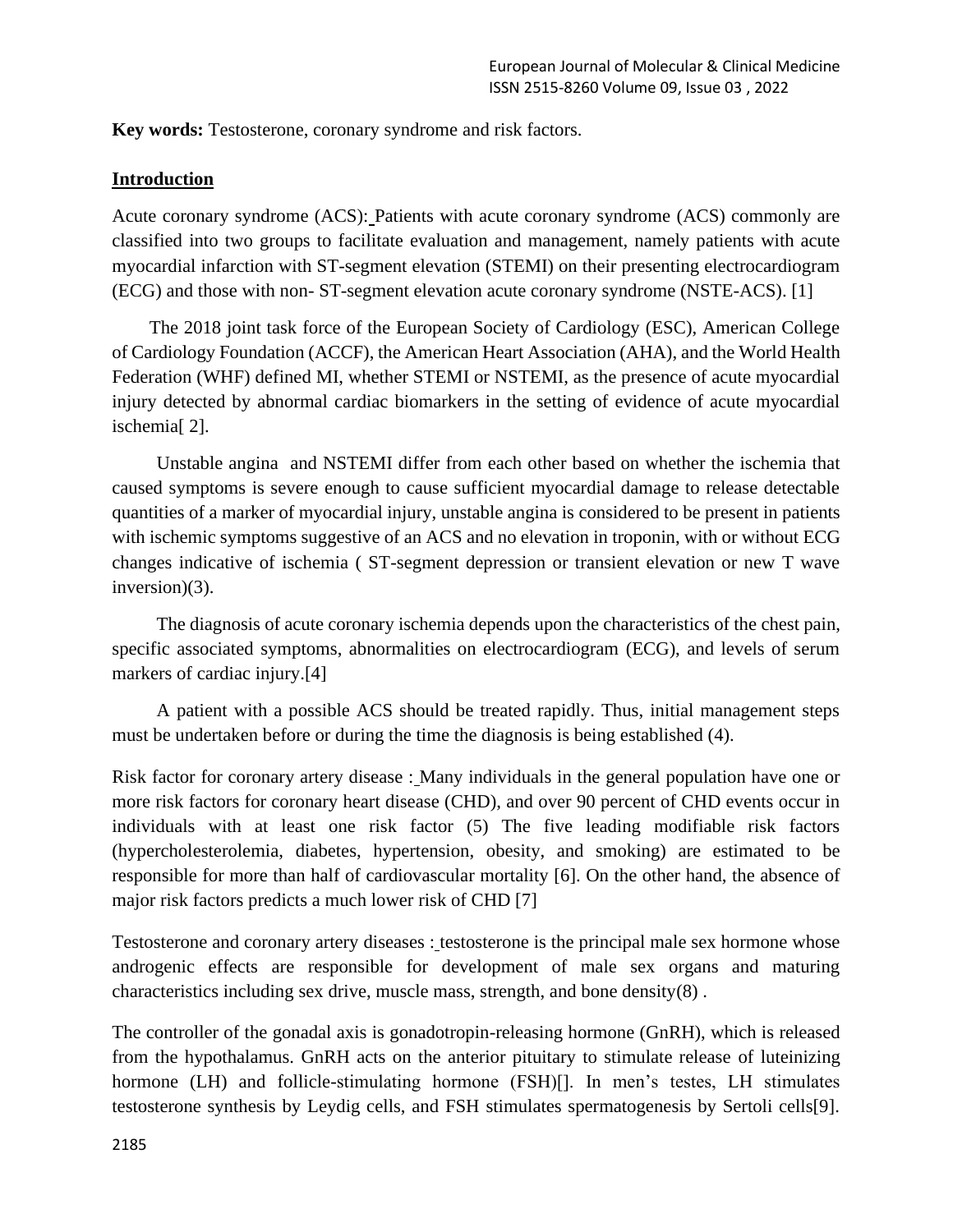Only a small fraction of the total circulating testosterone is in a free form, with the vast majority bound to sex hormone-binding globulin (SHBG) or albumin. Biologically active, free testosterone binds to the androgen receptor present in the cytosol of most tissues [\(10\).](http://www.onlinejacc.org/content/67/5/545#ref-1)

## **Subject and methods:**

This is case control study was performed in consecutive male patient age less than 50 years over a period of fife months from 1st of may to the 1st of november 2018.

The total number of male are101dividing in to 55 patients with ACS collected from CCU of al\_hussain teaching hospital and the other 46 as control sample from out patients and health care workers in the same hospital.

All patient with ACS diagnosed by clinical examination ,ECG , and cardiac biomarker and classified as having STEMI,NON-STEMI,UA.

The following patients excluding from the study;

- (1) those are older rhan 50 years age group
- (2) Those with major organ failure (heart, respiratory, liver, or renal failure).
- (3) Patients with cancer prostate, prostatectomy, castration or those receiving androgen therapy.
- (4) Patients receiving androgens or steroids medications.
- (5) Patients with endocrine disorders (except DM).
- (6) Those with active infection or autoimmune diseases.

Written consent was taken from all participant and Data was collected from each patient by using a performed questionnaire which include;

1.DEMOGRAPHIC CHARACTERS; age, residence, occupation and level of education.

2.CLINICAL INFORMATIONS; chief complaint, smoking history, history of ischemia heart disease, type of acute coronary syndrome, history of alcohol, dyslipidemia, history of diabetes, history of hypertension .

### **Statistical Analysis:**

The data obtained from this study was analyzed using the Statistical Package for Social Sciences (SPSS) software version 22.0, descriptive analysis was done using (mean  $\pm$  standard deviation), (frequency) and (percentage of each value) with the  $\chi$ 2 and ( p value less than o.o5 ) to be considered as significant.

### **Result**

**Table1:** Distribution of the total participants according to the testosterone level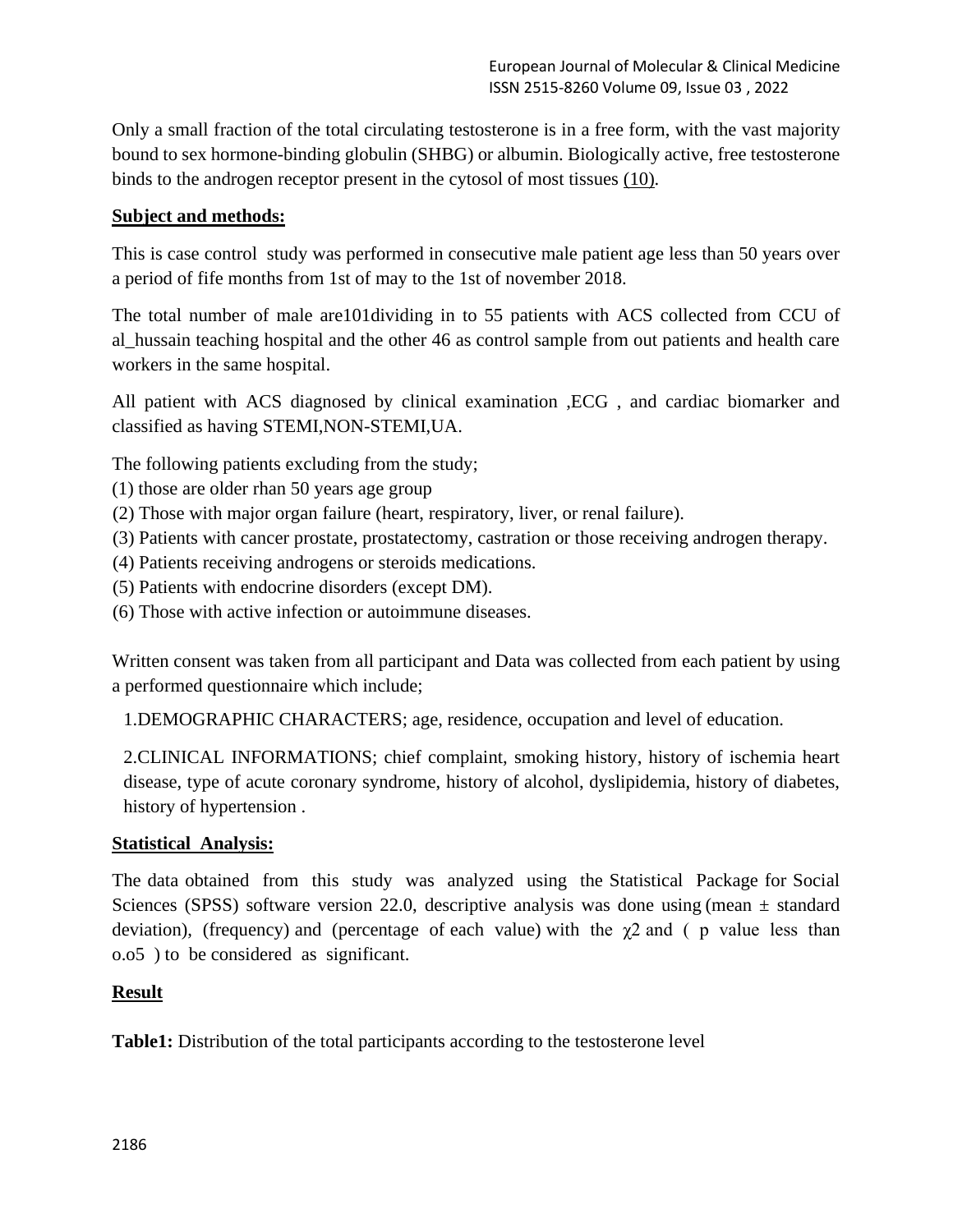- The higher extent (92.5%) of the low level testosterone was within the case-group while the higher extent (70.5%)for the of normal level testosterone was within the control-group.
- ACS patients had significant low level of TT with p.value (0.04%)

| Table 1               |            |         | case-control |       | Total  | X2<br>P value |
|-----------------------|------------|---------|--------------|-------|--------|---------------|
|                       | Cases      | Control |              |       |        |               |
|                       | Low<br>No. |         | 37           | 3     | 40     | 0.04          |
|                       |            | $\%$    | 92.5%        | 7.5%  | 100.0% |               |
| Testosterone<br>level | Normal     | No.     | 18           | 43    | 61     | 0.17          |
|                       | %          |         | 29.5%        | 70.5% | 100.0% |               |
|                       |            | No.     | 55           | 46    | 101    |               |
| Total                 | $\%$       |         |              | 45.5% | 100.0% |               |

## **Table 2:** sociodemographic factor

Cases older than 40 years age had significant low level of testosterone compared with control group.

|                                          | Cases |          |                                        |        |              | Control                 |                        |        |         |
|------------------------------------------|-------|----------|----------------------------------------|--------|--------------|-------------------------|------------------------|--------|---------|
| Table2<br>Socio-demography<br>Age (year) |       | Low<br>e | Normal<br>testosteron testosteron<br>e |        | Total P vale | Low<br>testosteron<br>e | Normal<br>testosterone | Total  | P value |
|                                          |       |          |                                        |        |              |                         |                        |        |         |
|                                          | No.   | 1        | $\overline{2}$                         | 3      |              | 1                       | 11                     | 12     | 1.624   |
| $<$ 40                                   | $\%$  | 33.3%    | 66.7%                                  | 100.0% | 0.398        | 8.3%                    | 91.7%                  | 100.0% |         |
|                                          | No.   | 36       | 16                                     | 52     |              | $\overline{2}$          | 32                     | 34     |         |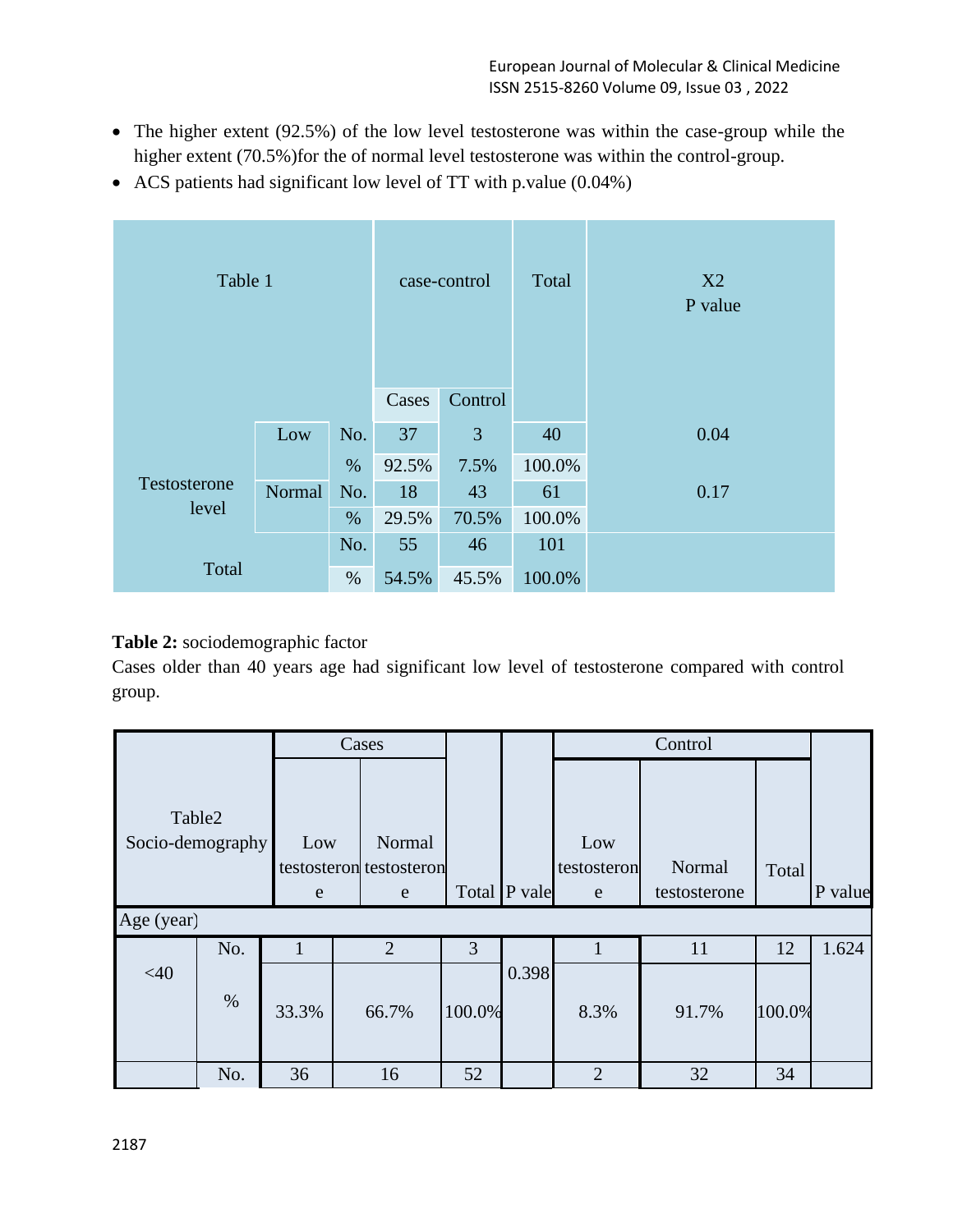European Journal of Molecular & Clinical Medicine ISSN 2515-8260 Volume 09, Issue 03 , 2022

| $>40$   | %    | 69.2%          | 30.8%  | 100.0% | 0.05  | 5.9%           | 94.1%  | 100.0% | 0.876 |
|---------|------|----------------|--------|--------|-------|----------------|--------|--------|-------|
| M.S     |      |                |        |        |       |                |        |        |       |
| Single  | No.  | $\overline{0}$ |        |        | 2.272 | $\overline{0}$ | 5      | 5      |       |
|         | $\%$ | 0.0%           | 100.0% | 100.0% |       | 0.0%           | 100.0% | 100.0% |       |
| married | No.  | 37             | 17     | 54     |       | 3              | 38     | 39     | 2.449 |
|         | $\%$ | 68.5%          | 31.5%  | 100.0% | 0.132 | 7.7%           | 92.3%  | 100.0% | 0.999 |
| Total   | No.  | 37             | 18     | 55     |       | 3              | 43     | 46     |       |
|         | %    | 67.3%          | 32.7%  | 100.0% |       | 6.5%           | 93.5%  | 100.0% |       |

**Table 3:** Distribution of the Testosterone Level Values according to the Participants-Anthropometry. There is siginificant association between WC,BMI and TT of p value (0.024,0.05) respectively.

| Table 3    |              | <b>Cases</b>  |               | <b>Total</b> |        |        | <b>Control</b> |              |        |       |
|------------|--------------|---------------|---------------|--------------|--------|--------|----------------|--------------|--------|-------|
|            |              | Low TT        | <b>Normal</b> |              | P.val  | Low TT | <b>Normal</b>  | <b>Total</b> | P.val  |       |
|            |              |               |               | <b>TT</b>    |        |        |                | <b>TT</b>    |        |       |
|            | < 102        | No.           | 31            | 17           | 48     | 1.405  | 1              | 36           | 37     | 3.451 |
|            |              | $\frac{0}{0}$ | 64.6%         | 35.4%        | 100.0% |        | 2.7%           | 97.3%        | 100.0% |       |
| WC         | >102         | No.           | 6             |              | 7      | 0.024  | $\overline{2}$ | 7            | 9      | 0.063 |
|            |              | $\frac{6}{9}$ | 85.7%         | 14.3%        | 100.0% |        | 22.2%          | 77.8%        | 100.0% |       |
|            | $30$         | No.           | 22            | 18           | 40     | 0.351  | $\overline{2}$ | 22           | 24     | 2.605 |
|            |              | $\frac{0}{0}$ | 51.9%         | 48.1%        | 100.0% |        | 8%             | 92%          | 100.0% |       |
| <b>BMI</b> | $>30$        | N             | 12            | 3            | 15     |        | 5              | 17           | 22     |       |
|            |              | $\frac{0}{0}$ | 80%           | 20%          | 100.0% | 0.05   | 22.0%          | 78%          | 100.0% | 0.302 |
|            | <b>Total</b> | N             | 34            | 21           | 55     |        | $\overline{3}$ | 43           | 46     |       |
|            |              | $\frac{6}{6}$ | 67.3%         | 32.7%        | 100%   |        | 6.5%           | 93.5%        | 100%   |       |

Table4: Distribution of the Testosterone Level Values according to the Selected Participants-Behavioral characters. There is no statistical significance between behavioral factor (smoking , alcohol) and low level of testosterone.

|               |                |                | <b>Cases</b> | <b>Control</b> |              |       |        |               |              |              |
|---------------|----------------|----------------|--------------|----------------|--------------|-------|--------|---------------|--------------|--------------|
|               |                |                | Low TT       | <b>Normal</b>  | <b>Total</b> | $X^2$ | Low TT | <b>Normal</b> | <b>Total</b> | ${\bf X}^2$  |
|               |                |                |              | <b>TT</b>      |              | P.val |        | <b>TT</b>     |              | <b>P.val</b> |
| <b>Smoker</b> |                | $Yes \mid No.$ | 27           | 15             | 42           | .720  |        | 21            | 22           | 0.270        |
|               |                | $\frac{0}{0}$  | 64.3%        | 35.7%          | $100.0\%$    | .396  | 4.5%   | 95.5%         | 100.0%       | 0.400        |
|               | N <sub>O</sub> | N              | 10           |                | 13           |       |        | 22            | 24           |              |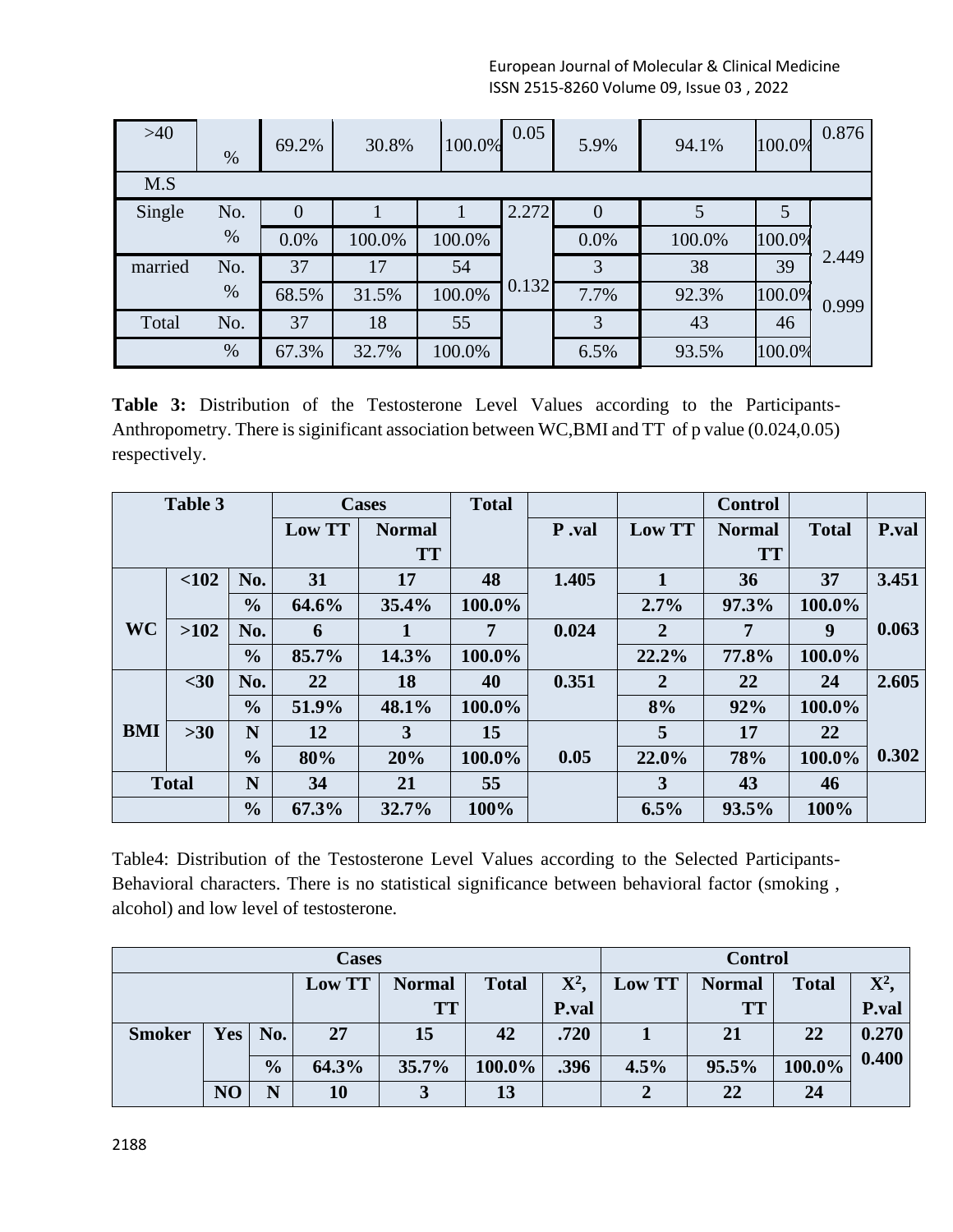| European Journal of Molecular & Clinical Medicine |
|---------------------------------------------------|
| ISSN 2515-8260 Volume 09, Issue 03, 2022          |

|              |            | $\frac{0}{0}$ | 76.9% | 23.1% | 100.0%      |       | 8.3% | 91.7% | 100.0% |  |
|--------------|------------|---------------|-------|-------|-------------|-------|------|-------|--------|--|
| alcohol      | <b>Yes</b> | N             |       |       | $\mathbf b$ | .938  |      |       |        |  |
|              |            | $\frac{0}{0}$ | 83.3% | 16.7% | 100%        | 0.333 |      |       |        |  |
|              |            | N             | 32    | 17    | 49          |       |      | 43    | 46     |  |
|              | $\bf{0}$   | $\frac{0}{0}$ | 64.6% | 35.4% | 100%        |       | 6.5% | 93.5% | 100%   |  |
|              |            | N             | 37    | 18    | 55          |       |      | 43    | 46     |  |
| <b>Total</b> |            | $\frac{0}{0}$ | 66.7% | 33.3% | 100%        |       | 6.5% | 93.5% | 100.0% |  |

#### **DISCUSSION:**

The term acute coronary syndrome (ACS) is applied to patients in whom there is a suspicion or confirmation of acute myocardial ischemia or infarction. Non-ST elevation myocardial infarction (NSTEMI), unstable angina, and ST-elevation myocardial infarction (STEMI) are the three types of  $ACS(11)$ 

Sex hormones and gender differences have been reported to be associated with coronary artery disease (CAD) [12]. Serum testosterone level has been shown to be decreased with advancing age in men [13]. Recent studies showed that testosterone deficiency is related to cardiovascular disease and its risk factors in men, including obesity, hypertension, dyslipidemia, diabetes and atrial fibrillation [14]. Kajinami et al. [15] found that imbalance of sex hormones exists in men with CAD.

Several studies have demonstrated that testosterone levels either fall following acute myocardial infarction, (16) or are lower in patients with a new myocardial infarction (MI) than in old MI and normal controls with normal coronary angiograms (17). Some studies found a rise in TT levels during the early

days after a MI (18).

Recently, Akishita et al. [19] indicated that a low testosterone level is an independent risk factor for cardiovascular disease events in middle-aged Japanese men with coronary risk factors.

In this study s.testoster one was significantly low in patient with acute coronary syndrome  $(92.5\%)$  as compared to control group $(7.5\%)$  with significant p value $(0.04)$  and agree with the result of recent studies that mentioned above and agree with another epidemiological and observational syudies that show the low testosterone was associated with CV disease risk [20],In addition a recent study of alkamel et al. [21] described an association between low serum T levels and premature coronary artery disease in men 45 years of age and younger.

In our study the mean age of population was  $43.5\pm5.6$  with a 94.5% of case group were more than 40 years old which was in agreement with Recent data from the Massachusetts Male Aging Study (MMAS) that revealed an increasing incidence of hypogonadism within the aging US population. The Massachusetts Male Aging Study estimates indicate that  $\approx$ 2.4 million men aged 40 to 69 suffer from hypogonadism in the United States (22), Testosterone in men reaches maximum levels at approximately age 30, after which levels steadily decline at a rate of 1% to 2% annually (23 ), Controversy exists regarding whether the decline in testosterone with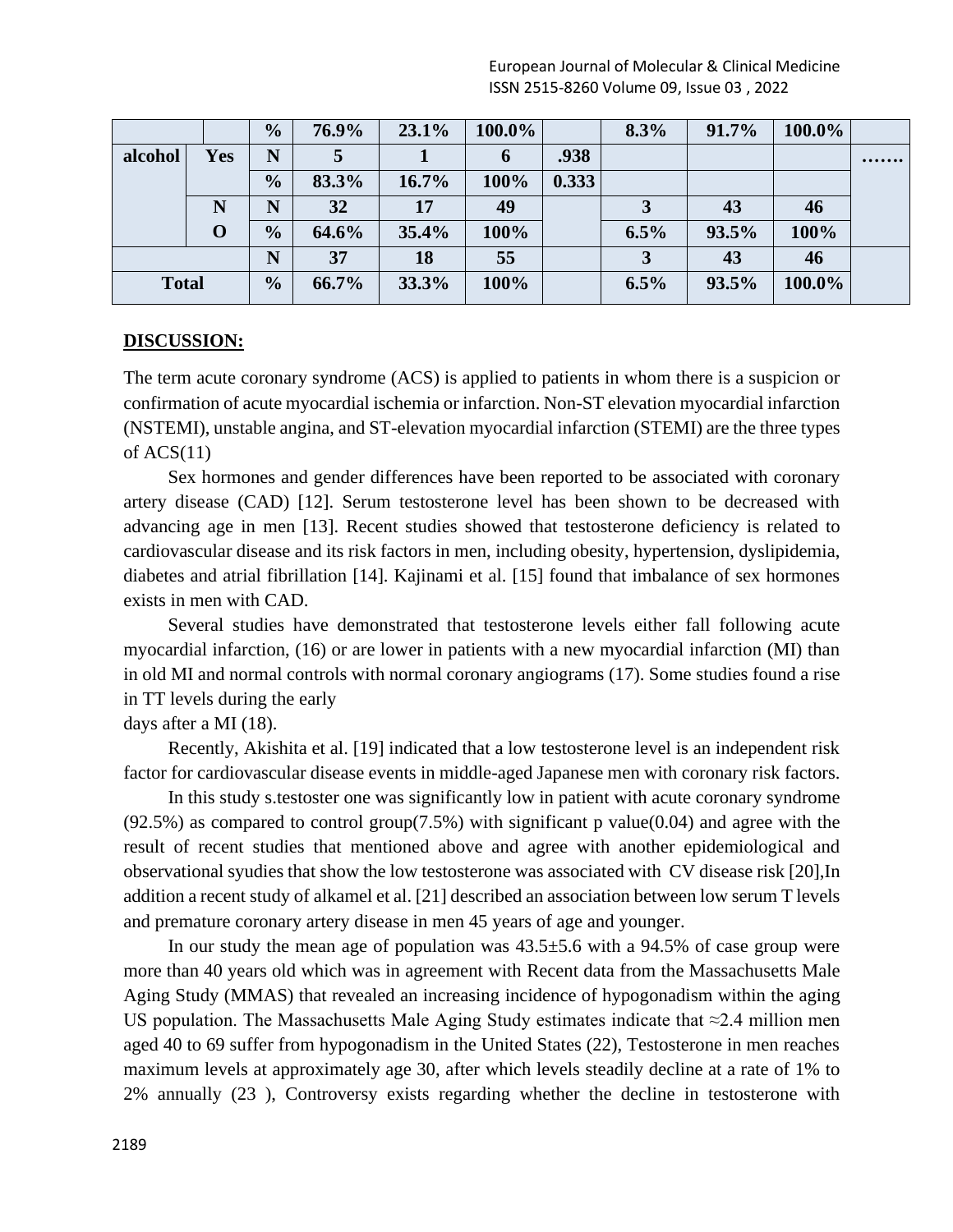increasing age is a normal physiologic process or whether it is a result of chronic comorbidities and lifestyle choices.

It is unknown whether low testosterone in patients who are ill is the cause of their illness or whether it is caused by their disease. The exact mechanism of action that leads to lower testosterone levels with age has not been discovered, New evidence from rat models suggests that the synthesis of testosterone by testicular Leydig cells in response to luteinizing hormone may decrease with age. Reactive oxygen species (ROS), which are generated by the mitochondria of Leydig cells, are a normal byproduct of testosterone synthesis. The accumulation of ROS over time may cause damage to the Leydig cell DNA and thereby render it incapable of producing testosterone (24).

### **REFERENCES:**

- 1. Authors/Task Force Members, Hamm CW, Bassand JP, Agewall S, Bax J, Boersma E, Bueno H, Caso P, Dudek D, Gielen S, Huber K. ESC Guidelines for the management of acute coronary syndromes in patients presenting without persistent ST-segment elevation: The Task Force for the management of acute coronary syndromes (ACS) in patients presenting without persistent ST-segment elevation of the European Society of Cardiology (ESC). European heart journal. 2011 Aug 26;32(23):2999-3054.
- 2. .Thygesen K, Alpert JS, Jaffe AS, et al. Fourth Universal Definition of Myocardial Infarction (2018). J Am Coll Cardiol 2018; 72:2231
- 3. Authors/Task Force Members, Hamm CW, Bassand JP, Agewall S, Bax J, Boersma E, Bueno H, Caso P, Dudek D, Gielen S, Huber K. ESC Guidelines for the management of acute coronary syndromes in patients presenting without persistent ST-segment elevation2011 Aug 26;32(23):2999-3054.;
- 4. Authors/Task Force Members, Hamm, C.W., Bassand, J.P., Agewall, S., Bax, J., Boersma, E., Bueno, H., Caso, P., Dudek, D., Gielen, S. and Huber, K., 2011. ESC Guidelines for the management of acute coronary syndromes in patients presenting without persistent STsegment elevation: The Task Force for the management of acute coronary syndromes (ACS) in patients presenting without persistent ST-segment elevation of the European Society of Cardiology (ESC). European heart journal, 32(23), pp.2999-3054.
- 5. [Kudenchuk PJ, Maynard C, Cobb LA, et al. Utility of the prehospital electrocardiogram in](https://www.uptodate.com/contents/initial-evaluation-and-management-of-suspected-acute-coronary-syndrome-myocardial-infarction-unstable-angina-in-the-emergency-department/abstract/3)  [diagnosing acute coronary syndromes: the Myocardial Infarction Triage and Intervention](https://www.uptodate.com/contents/initial-evaluation-and-management-of-suspected-acute-coronary-syndrome-myocardial-infarction-unstable-angina-in-the-emergency-department/abstract/3)  [\(MITI\) Project. J Am Coll Cardiol 1998; 32:17.](https://www.uptodate.com/contents/initial-evaluation-and-management-of-suspected-acute-coronary-syndrome-myocardial-infarction-unstable-angina-in-the-emergency-department/abstract/3)
- 6. [Stamler J, Stamler R, Neaton JD, et al. Low risk-factor profile and long-term cardiovascular](https://www.uptodate.com/contents/overview-of-established-risk-factors-for-cardiovascular-disease/abstract/25)  and non cardio [vascular mortality and life expectancy: findings for 5 large cohorts of young](https://www.uptodate.com/contents/overview-of-established-risk-factors-for-cardiovascular-disease/abstract/25)  [adult and middle-aged men and women. JAMA 1999; 282:2012.](https://www.uptodate.com/contents/overview-of-established-risk-factors-for-cardiovascular-disease/abstract/25)
- 7. [Patel SA, Winkel M, Ali MK, et al. Cardiovascular mortality associated with 5 leading risk](https://www.uptodate.com/contents/overview-of-established-risk-factors-for-cardiovascular-disease/abstract/26)  [factors: national and state preventable fractions estimated from survey data. Ann Intern Med](https://www.uptodate.com/contents/overview-of-established-risk-factors-for-cardiovascular-disease/abstract/26)  [2015; 163:245.](https://www.uptodate.com/contents/overview-of-established-risk-factors-for-cardiovascular-disease/abstract/26)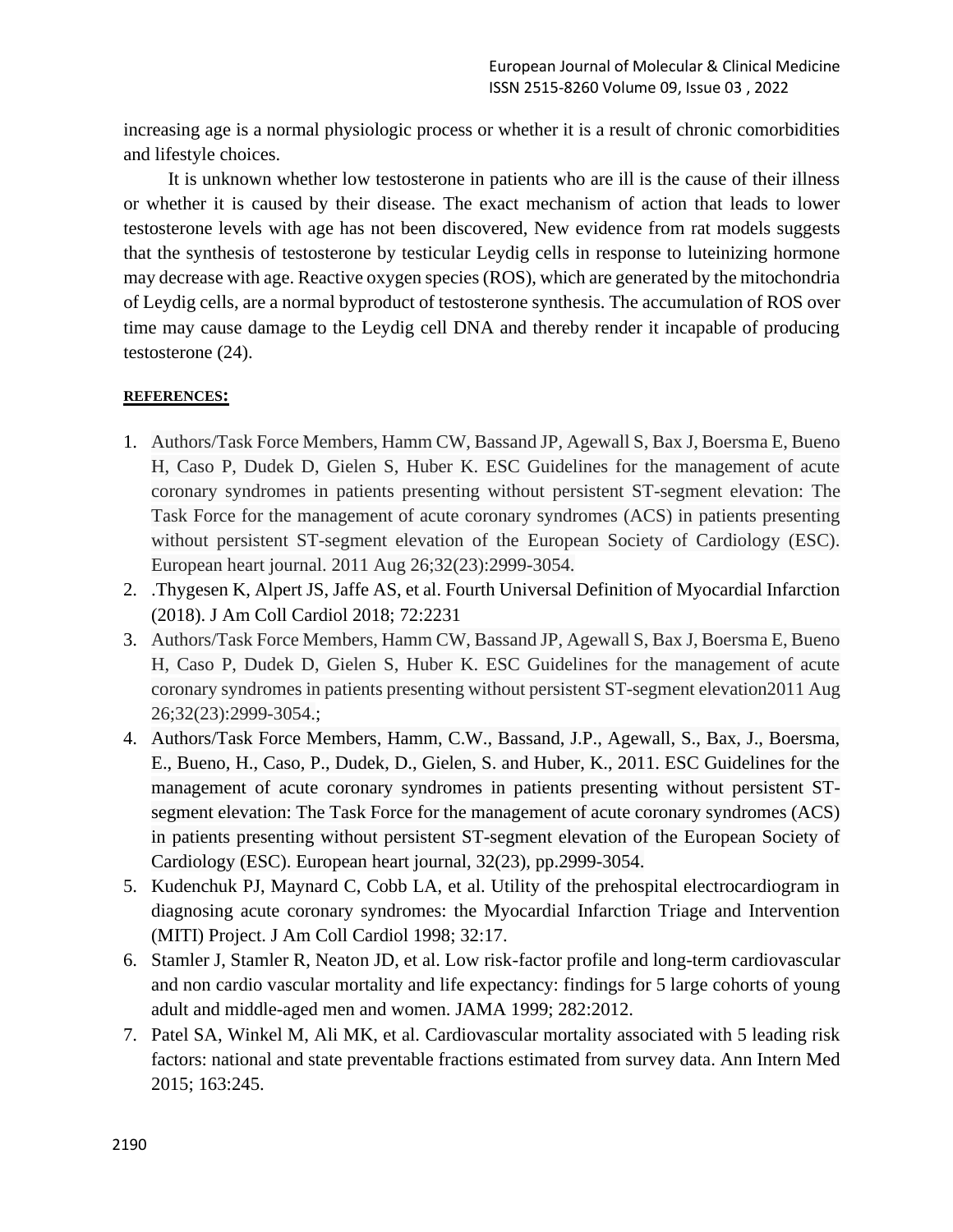- 8. Zhao SP & Li XP. The association of plasma testosterone level with coronary artery disease in Chinese men. International Journal of Cardiology 1988; 63: 161–164.
- 9. Amory JK, Bremner W. Endocrine regulation of testicular function in men: implications for contraceptive development. Molecular and cellular endocrinology. 2002 Jan 25;186(2):205- 9.
- 10. Mooradian AD, Morley JE, Korenman SG. Biological actions of androgens. Endocrine reviews. 1987 Feb 1;8(1):1-28.
- 11. Ohlsson C, Barrett-Connor E, Bhasin S, Orwoll E, Labrie F, Karlsson MK, Ljunggren Ö, Vandenput L, Mellström D, Tivesten Å. High serum testosterone is associated with reduced risk of cardiovascular events in elderly men: the MrOS (Osteoporotic Fractures in Men) study in Sweden. Journal of the American College of Cardiology. 2011 Oct 11;58(16):1674-81.
- 12. Hu X, Rui L, Zhu T, Xia H, Yang X, Wang X, Liu H, Lu Z, Jiang H. Low testosterone level in middle-aged male patients with coronary artery disease. European journal of internal medicine. 2011 Dec 1;22(6):e133-6.
- 13. Li L, Guo CY, Jia EZ, Zhu TB, Wang LS, Cao KJ, Ma WZ, Yang ZJ. Testosterone is negatively associated with the severity of coronary atherosclerosis in men. Asian journal of andrology. 2012 Nov;14(6):875.
- 14. Alkamel A, Shafiee A, Jalali A, Boroumand M, Nozari Y. The association between premature coronary artery disease and level of testosterone in young adult males. Archives of Iranian Medicine (AIM). 2014 Aug 1;17(8).
- 15. Farias JM, Tinetti M, Khoury M, Umpierrez GE. Low testosterone concentration and atherosclerotic disease markers in male patients with type 2 diabetes. The Journal of Clinical Endocrinology & Metabolism. 2014 Dec 1;99(12):4698-703.
- 16. . Lee WC, Kim MT, Ko KT, Lee WK, Kim SY, Kim HY, Yang DY. Relationship between serum testosterone and cardiovascular disease risk determined using the Framingham Risk Score in male patients with sexual dysfunction. The world journal of men's health. 2014 Dec 1;32(3):139-44.
- 17. Simons M, Alpert JS. Acute coronary syndrome: Terminology and classification.
- 18. Jiangtao L, Dongchen Z, Shudong X, Yunpeng S, Lihong W, Liangrong Z, Jianhua Z. Reduced testosterone levels in males with lone atrial fibrillation. Clinical Cardiology: An International Indexed and Peer‐Reviewed Journal for Advances in the Treatment of Cardiovascular Disease. 2009 Jan;32(1):43-6.
- 19. Hu X, Zhang K, Jiang H. Is testosterone or estrogen more important for male patients with coronary artery disease?. European journal of internal medicine. 2012 Jun 1;23(4):e114-5.
- 20. Geisthövel W, Perschke B, Klein H. Plasma testosterone, free testosterone fraction LH and FSH in males during the early stage of acute myocardial infarction (author's transl). Zeitschrift fur Kardiologie. 1979 Nov;68(11):776-83.
- 21. Wickramatilake CM, Mohideen MR, Pathirana C. Fluctuations of testosterone in acute coronary syndrome. Sri Lanka Journal of Diabetes Endocrinology and Metabolism. 2013 May 7;3(1).